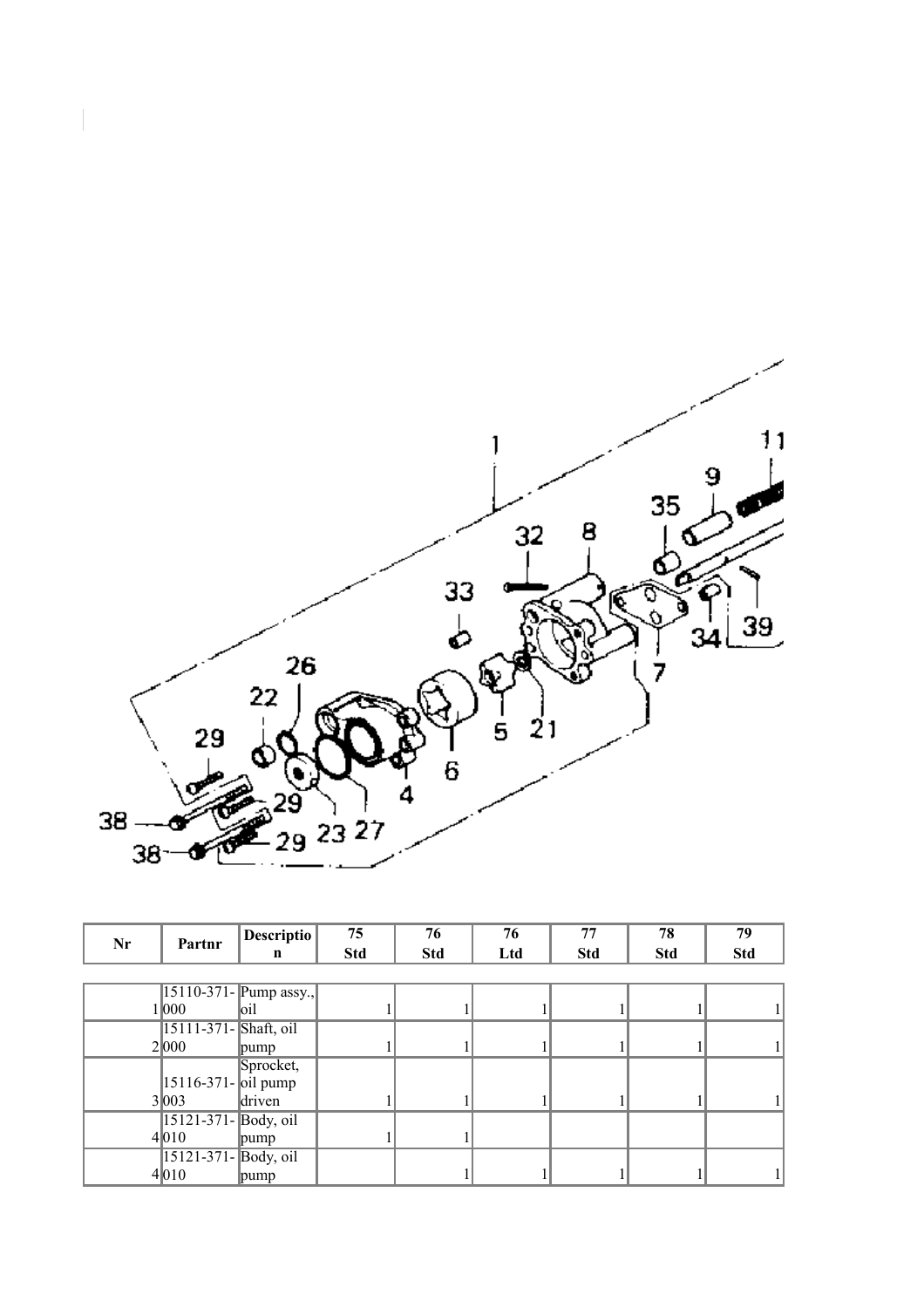|                        | Rotor A,               |   |   |   |   |              |
|------------------------|------------------------|---|---|---|---|--------------|
| 15125-371-             | oil pump               |   |   |   |   |              |
| 5 000                  | inner                  | 1 |   | 1 |   |              |
|                        | Rotor A,               |   |   |   |   |              |
| 15126-371- oil pump    |                        |   |   |   |   |              |
| 6 000                  | outer                  |   |   |   |   |              |
|                        |                        |   |   |   |   |              |
| 15128-371- Gasket, oil |                        |   |   |   |   |              |
| 7 000                  | path                   |   |   | 1 | 1 |              |
| 15131-371-Base, oil    |                        |   |   |   |   |              |
| 8000                   | pump                   |   |   |   |   |              |
| 15131-371-Base, oil    |                        |   |   |   |   |              |
| 8010                   | pump                   |   | 1 | 1 | 1 | 1            |
| 15141-371- Valve,      |                        |   |   |   |   |              |
| 9 000                  | relief                 | 1 |   | 1 | 1 | 1            |
| 15142-371-Seat, relief |                        |   |   |   |   |              |
| 10000                  | valve                  | 1 | 1 | 1 | 1 | 1            |
|                        |                        |   |   |   |   |              |
| 15145-371-Spring,      |                        |   |   |   |   |              |
| 11 000                 | relief valve           | 1 | 1 | 1 | 1 | 1            |
|                        |                        |   |   |   |   |              |
|                        | 15220-371- Pump assy., |   |   |   |   |              |
| 12 000                 | clutch oil             | 1 |   | 1 | 1 | 1            |
|                        | Body,                  |   |   |   |   |              |
| 15221-371-             | clutch oil             |   |   |   |   |              |
| 13 000                 | pump                   |   |   |   |   |              |
| $15225 - 371 -$        | Rotor B,               |   |   |   |   |              |
| 14 000                 | inner                  | 1 |   |   | 1 | 1            |
|                        |                        |   |   |   |   |              |
| $15226 - 371 -$        | $Rootor B$ ,           |   |   |   |   |              |
| 15 000                 | outer                  | 1 | 1 | 1 | 1 | 1            |
|                        | Gasket,                |   |   |   |   |              |
| 15229-371-             | clutch oil             |   |   |   |   |              |
| 16000                  | pump                   | 1 |   | 1 |   | 1            |
|                        | Cover,                 |   |   |   |   |              |
| 15231-371-             | clutch oil             |   |   |   |   |              |
| 17000                  | pump                   |   |   |   |   | 1            |
| 15256-371- Collar, oil |                        |   |   |   |   |              |
| 18000                  | pump                   |   |   |   | 1 | $\mathbf{1}$ |
| 90025-371-Screw,       |                        |   |   |   |   |              |
| 19000                  | sealing                |   |   |   |   | $\,1$        |
|                        |                        |   |   |   |   |              |
|                        | Washer,                |   |   |   |   |              |
| 90417-041-             | gearshift              |   |   |   |   |              |
| 20 000                 | drum side              | 1 |   | 1 | 1 | 1            |
|                        | Washer,                |   |   |   |   |              |
| 90456-333- thrust      |                        |   |   |   |   |              |
| 21 000                 | 11mm                   |   |   |   |   |              |
| 90703-371- Collar,     |                        |   |   |   |   |              |
| 22 000                 | 17x10                  |   |   |   | 1 | 1            |
| 91207-580- Oil seal,   |                        |   |   |   |   |              |
| 23 003                 | 10x25x7                |   |   |   | 1 | $\mathbf{1}$ |
| 91208-300- Oil seal,   |                        |   |   |   |   |              |
| 24 003                 | 11x15x3                | 1 |   |   | 1 | $\mathbf 1$  |
|                        |                        |   |   |   |   |              |
| 91302-200- O-ring,     |                        |   |   |   |   |              |
| 25 000                 | 33.5x3                 | 1 |   |   | 1 | $\mathbf 1$  |
| 91333-567- O-ring,     |                        |   |   |   |   |              |
| 26 010                 | 17.0x2.5               | 1 |   | 1 | 1 | $\mathbf 1$  |
| 91345-580- O-ring,     |                        |   |   |   |   |              |
| 27 000                 | 29x2.2                 | 1 |   |   | 1 | $\mathbf{1}$ |
| 92000-                 | Bolt, hex.,            |   |   |   |   |              |
| 28 06012               | 6x12                   | 1 |   |   | 1 | $\mathbf{1}$ |
|                        |                        |   |   |   |   |              |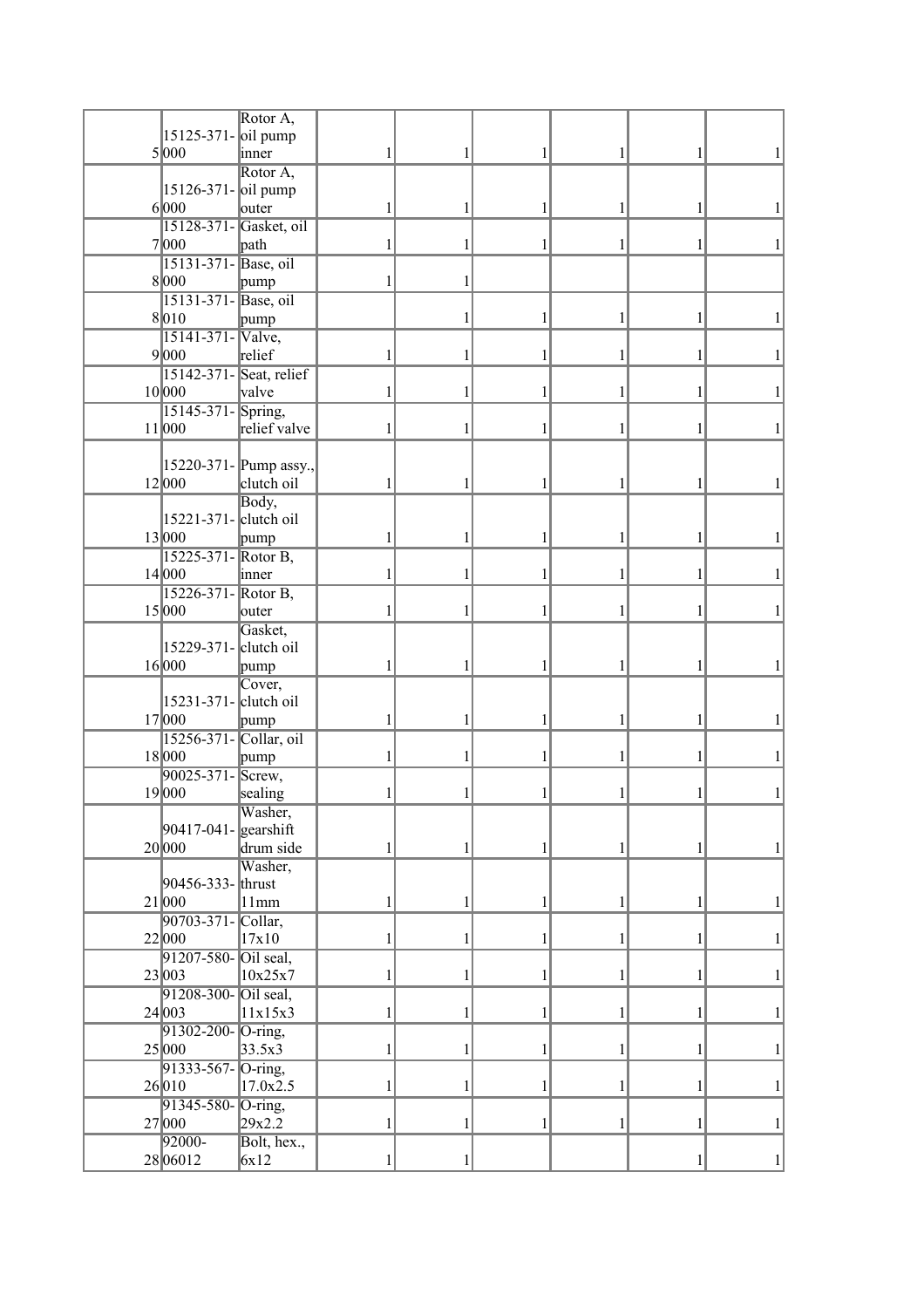|               | Bolt,                       |                |                |   |                |                |                              |
|---------------|-----------------------------|----------------|----------------|---|----------------|----------------|------------------------------|
| 90004-371-    | special,                    |                |                |   |                |                |                              |
| 28 000        | 6x12                        |                |                |   |                |                |                              |
| 93500-        | Screw, pan                  |                |                |   |                |                |                              |
| 29 06022-0H   | 6x22                        |                |                |   |                |                |                              |
| 93500-        | Screw, pan                  |                |                |   |                |                |                              |
| 29 06028      | 6x28                        | $\overline{2}$ | $\overline{2}$ |   |                |                |                              |
| 93500-        | Screw, pan                  |                |                |   |                |                |                              |
| 29 06028      | 6x28                        |                | 3              | 3 | 3              | 3              | $\frac{3}{2}$                |
| 93600-        | Screw, flat                 |                |                |   |                |                |                              |
| 30 05012-0H   | 5x12                        |                |                |   |                |                |                              |
| 93600-        | Screw, pan                  |                |                |   |                |                |                              |
| $31 05014-0A$ | 5x14                        | 2              | 2              | 2 | $\overline{c}$ | $\mathfrak{D}$ | $\overline{2}$               |
| $94201 -$     | Pin, split,                 |                |                |   |                |                |                              |
| 32 30250      | 3.0x25                      |                |                |   |                |                |                              |
| $94301 -$     | Pin, dowel,                 |                |                |   |                |                |                              |
| 3308100       | 8x10                        | $\overline{2}$ | 2              | 2 | 2              |                | $\overline{2}$               |
| $94301 -$     | Pin, dowel,                 |                |                |   |                |                |                              |
| 34 08 140     | 8x14                        |                |                |   |                |                |                              |
|               | $\overline{\text{Pin A}}$ , |                |                |   |                |                |                              |
| 94301-        | dowel,                      |                |                |   |                |                |                              |
| 35 14200      | 14x20                       | 1              |                |   |                |                |                              |
|               | $\overline{\text{Pin }C}$   |                |                |   |                |                |                              |
| 94303-        | dowel,                      |                |                |   |                |                |                              |
| 36 040 65     | 4x6.5                       | $\overline{2}$ | 2              | 2 | $\overline{2}$ | $\overline{c}$ | $\overline{2}$               |
|               | Bolt,                       |                |                |   |                |                |                              |
| 95700-        | flange,                     |                |                |   |                |                |                              |
| 37 06018-00   | 6x18                        | 3              | 3              | 3 | $\overline{3}$ | 3              | $\left  \frac{3}{2} \right $ |
|               | Bolt,                       |                |                |   |                |                |                              |
| 95700-        | flange,                     |                |                |   |                |                |                              |
| 38 06080-00   | 6x80                        | 2              | $\overline{c}$ | 2 | $\overline{c}$ |                | $\overline{2}$               |
| 96220-        | Roller,                     |                |                |   |                |                |                              |
| 3940158       | 4x15.8                      |                |                |   |                |                | $1\vert$                     |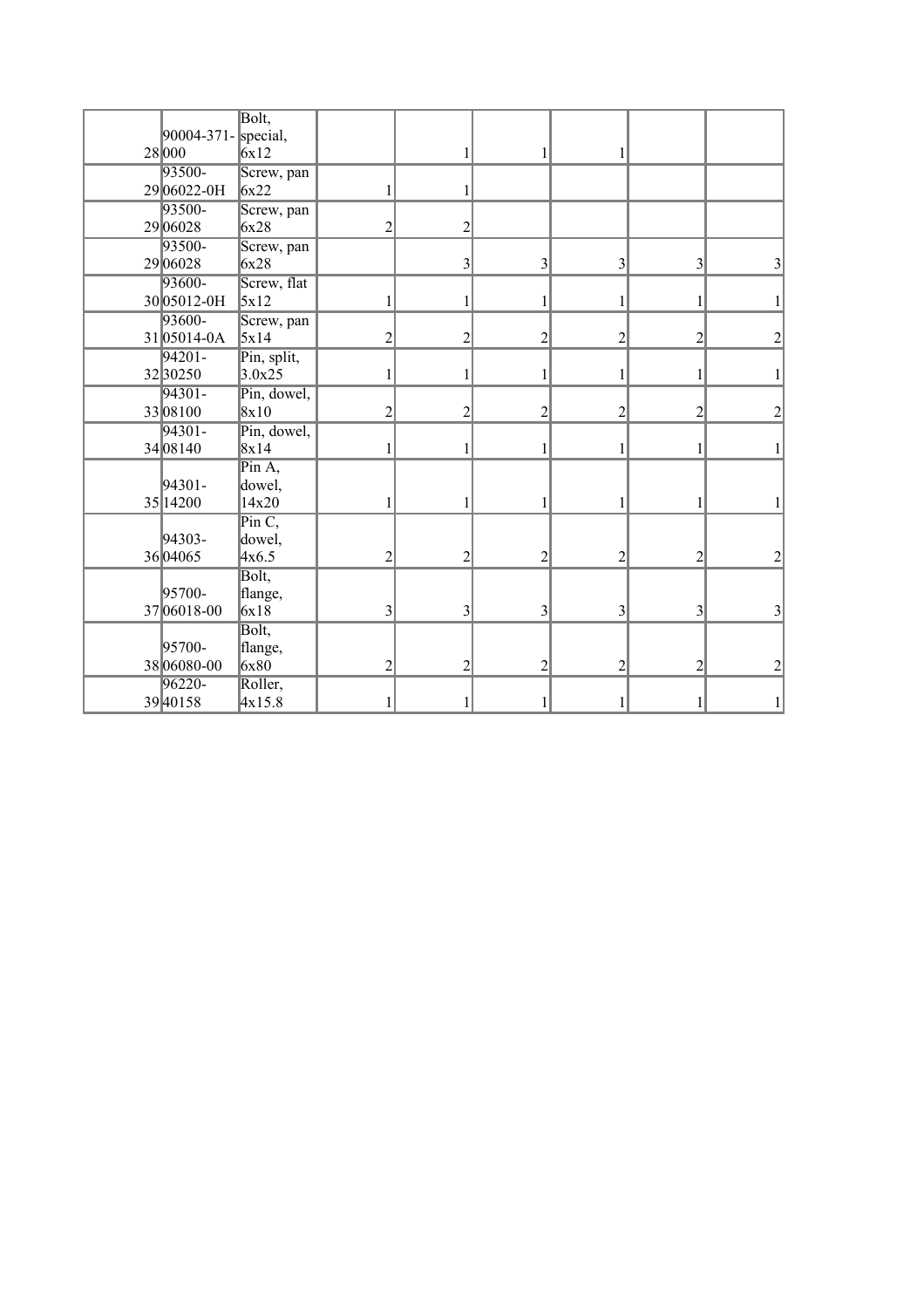

| <b>Serialnr</b> | Areacode |
|-----------------|----------|
|                 |          |
|                 |          |
|                 |          |
|                 |          |
|                 |          |
| To<br>2000034   |          |
| From<br>2000035 |          |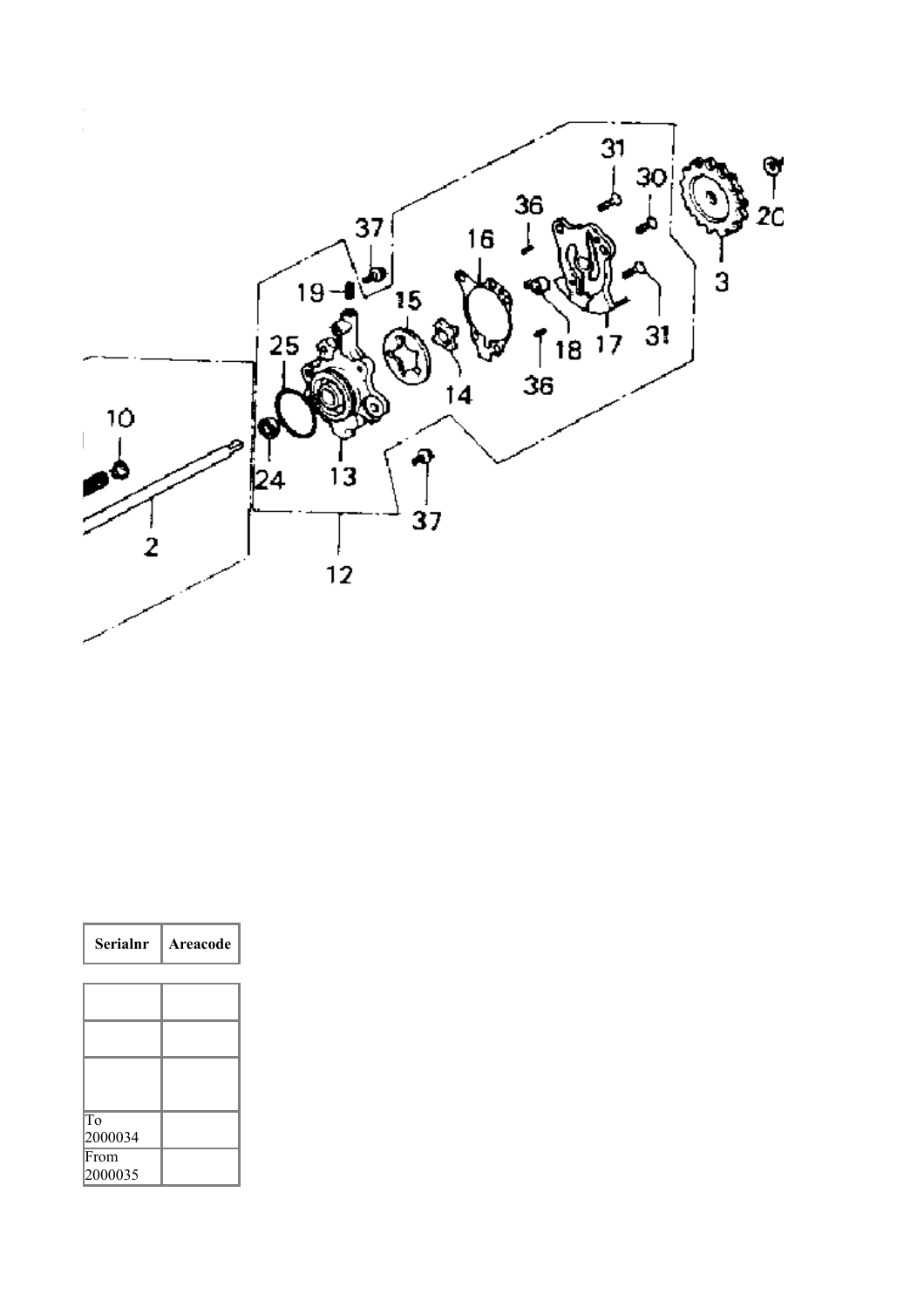| $\overline{\text{To}}$            |  |
|-----------------------------------|--|
| $\frac{2000034}{\text{From}}$     |  |
| 2000035                           |  |
|                                   |  |
|                                   |  |
|                                   |  |
|                                   |  |
|                                   |  |
|                                   |  |
|                                   |  |
|                                   |  |
|                                   |  |
|                                   |  |
|                                   |  |
|                                   |  |
|                                   |  |
|                                   |  |
|                                   |  |
|                                   |  |
|                                   |  |
|                                   |  |
|                                   |  |
| $\overline{\text{To}}$<br>2014840 |  |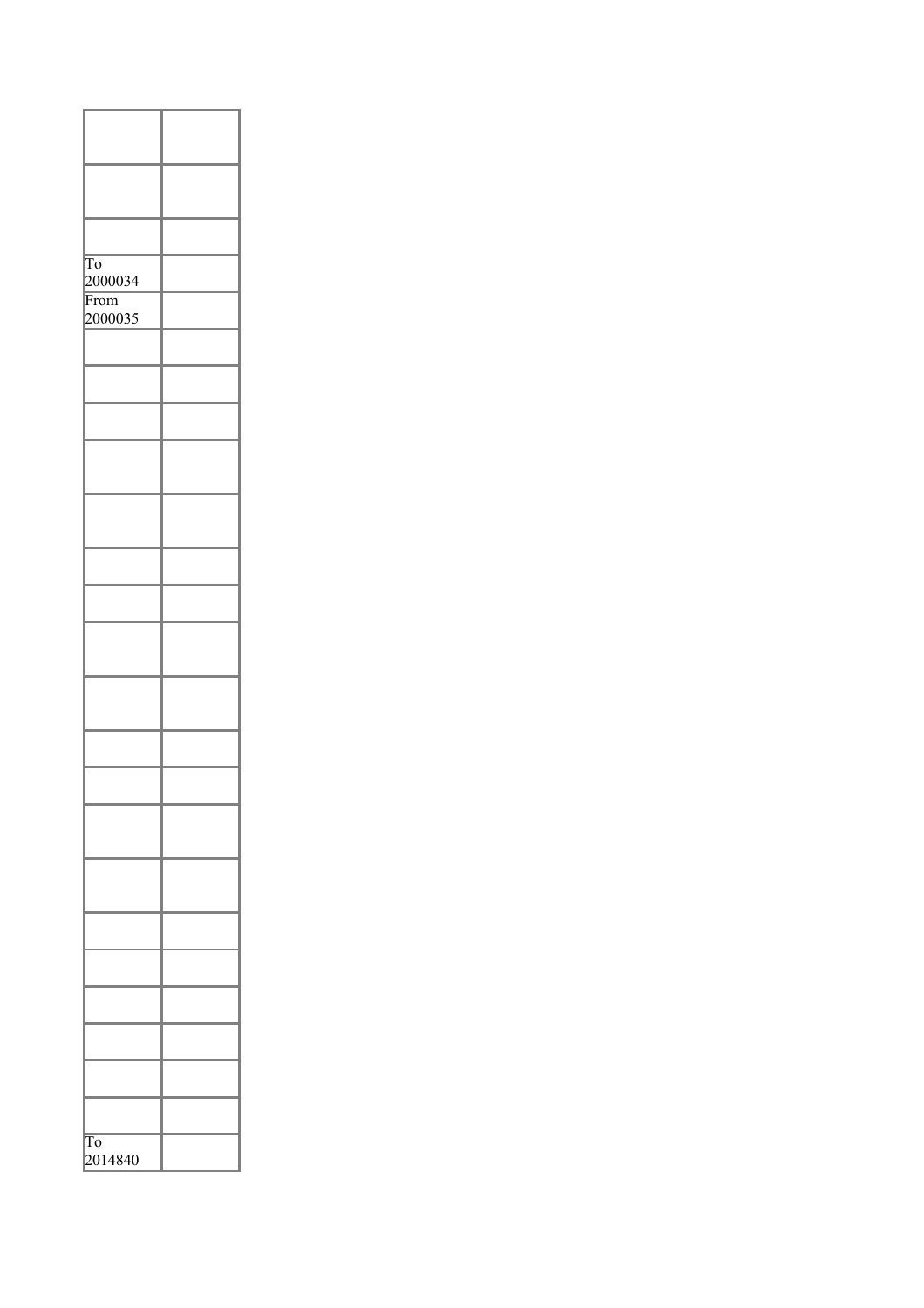| From<br>2014841 |  |
|-----------------|--|
|                 |  |
| To<br>2000034   |  |
| From<br>2000035 |  |
|                 |  |
|                 |  |
|                 |  |
|                 |  |
|                 |  |
|                 |  |
|                 |  |
|                 |  |
|                 |  |
|                 |  |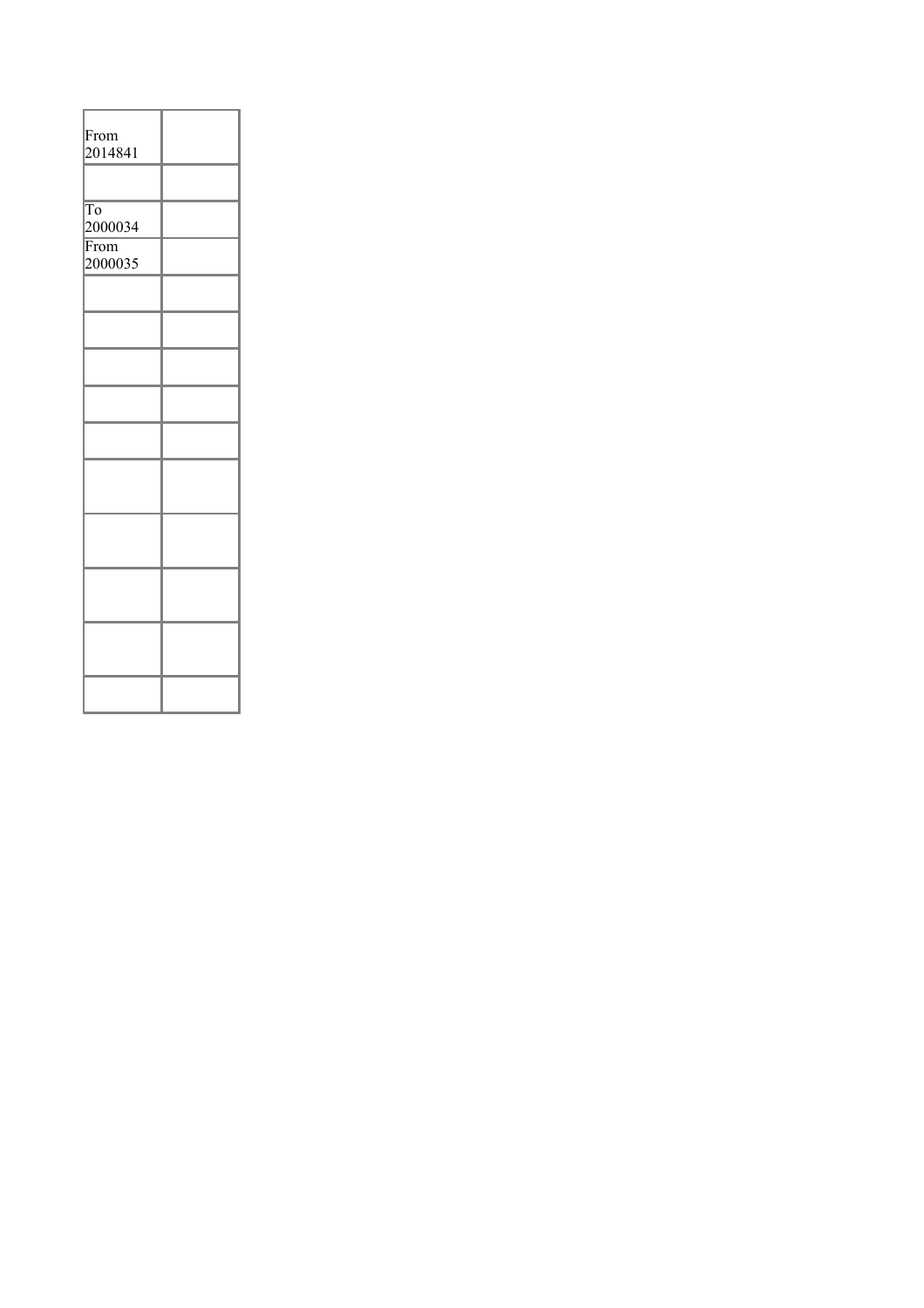